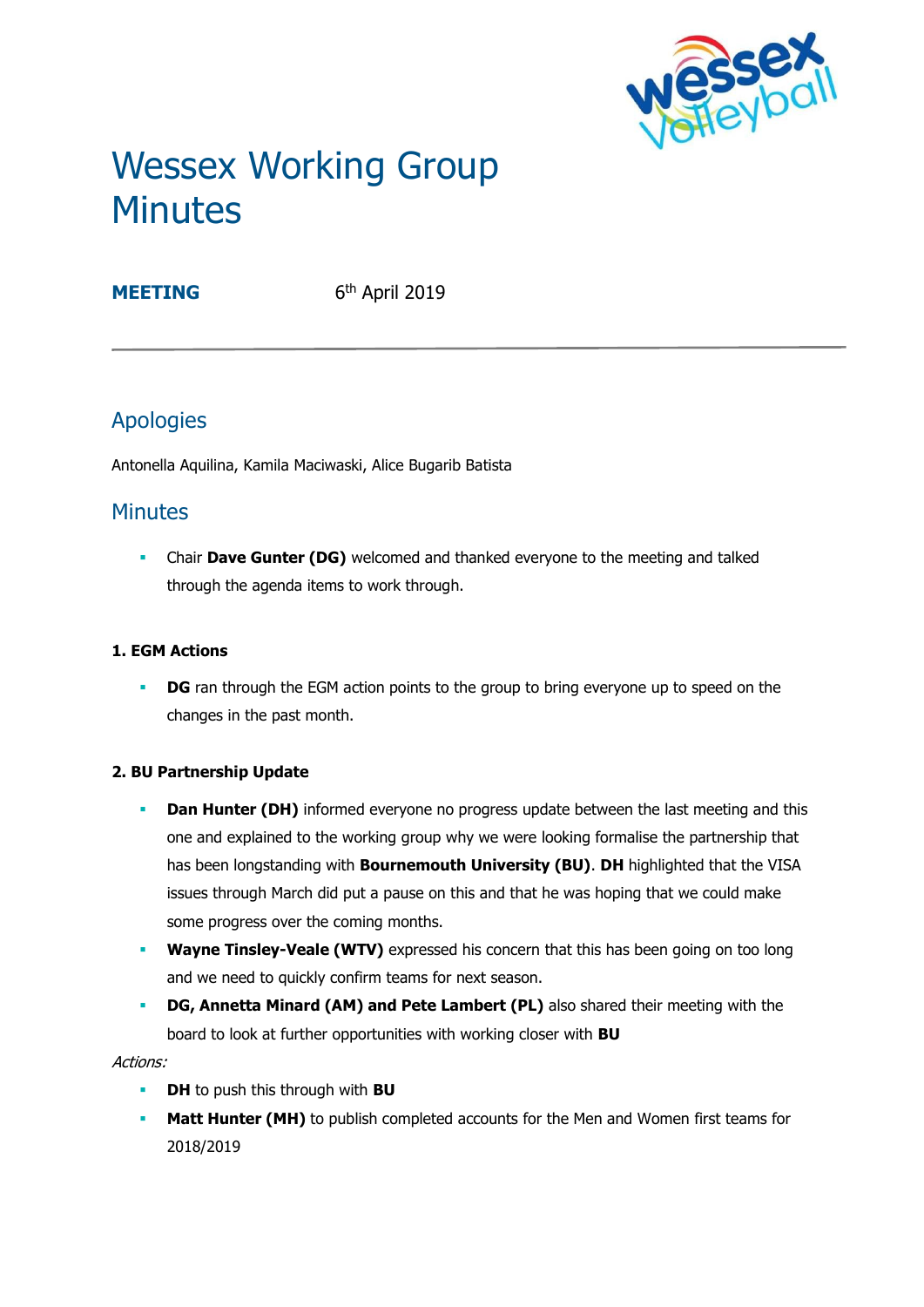#### **3. Bournemouth Rugby Club Update**

- **DG** shared information about the meeting with Bournemouth Sports Club and their concepts for a multi sports club based near Bournemouth Grammar School for Boys.
- Concerns were raised by a number of members around the quality of the facilities at Sir David English – including concerns with the sports hall flooring.
- **Andy Jones (AJ)** raised concerns of the financial risks it could expose the club to and wanted to make sure the board was 100% clear with the risks and any exposure for the club should we formalise an agreement in the future.
- Everyone seemed excited that something like this was happening but more clarity was need around the direct impact to the club.

Actions:

**DG** to reply to Bournemouth Sports Club to express the thanks for involving Wessex Volleyball Club but currently the for the club was going through a transition phase to restructure for the future and could not commit to the venture at this point.

#### **4. Safeguarding**

- **WTV** provided an update with expectation of club coaches/volunteers that are working with young people or vulnerable adults.
- **It was agreed that all club coaches/volunteers working regularly have to be:**
	- o **DBS checked through Volleyball England**
	- o **Completed an online safeguarding course**
- **•** Committee highlighted it would be useful to put an information pack for all club coaches and volunteers who join the club so they know how to do this.
- **AJ** suggested to put on a first aid course for any club members to increase first aid coverage.
- **AM** mentioned that safeguarding was also a high priority on the strategic plan moving forward.

Actions:

- **WTV** to put together the information for **DH** and the information pack will be stored on the website for club coaches/volunteers to access
- **AJ** to arrange a first aid course for club members

#### **5. Finances**

- **WTV** confirmed that longstanding Club Treasurer, **Lynn Allen (LA)**, will be stepping down at the end of the year and will be providing up to date accounts around May/June 2019 ahead of **PL** and team to take forward.
- **Confirmed PL has been appointed to the Wessex Board as Club Treasurer**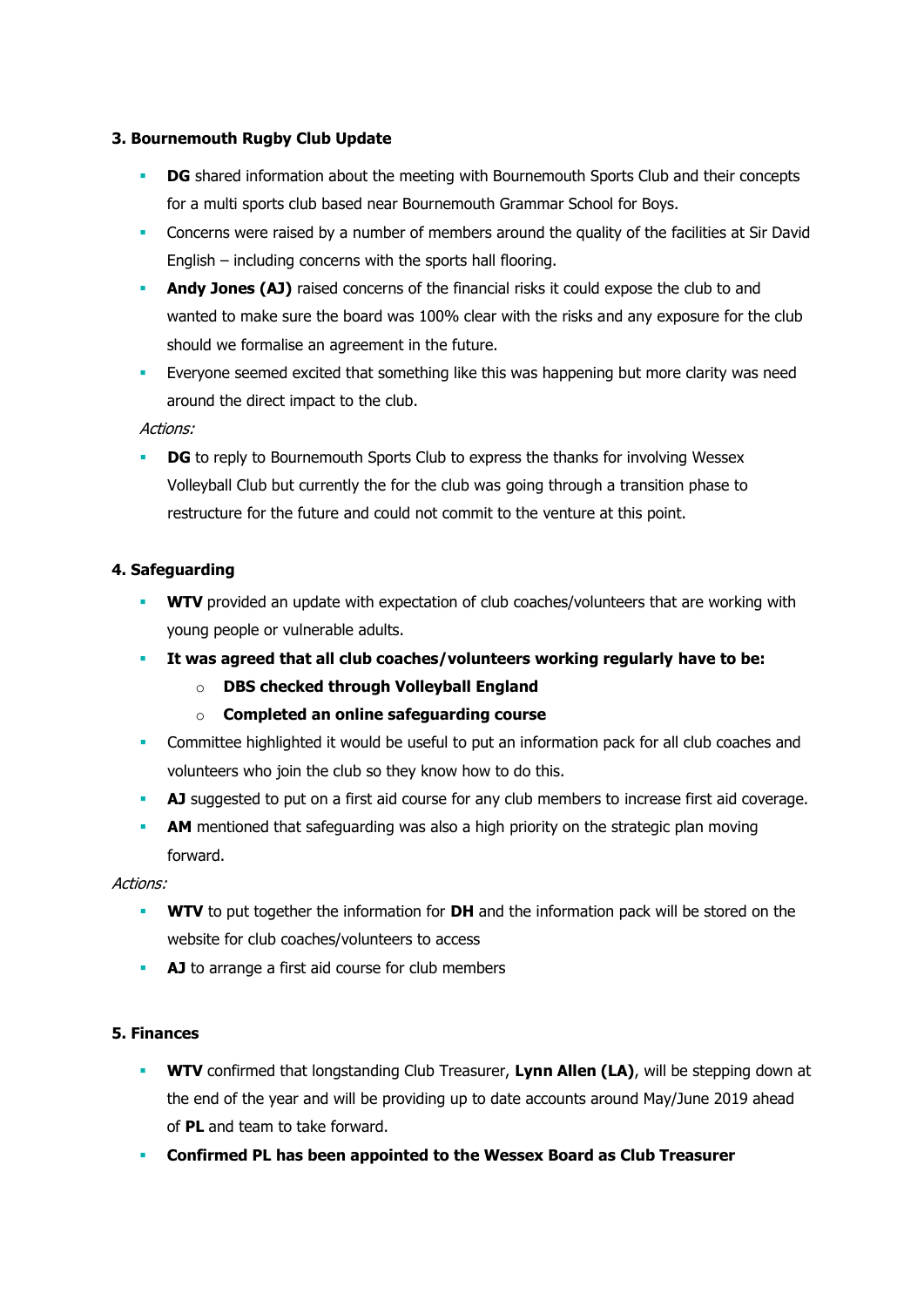- **AJ** requested the group needs a plan for the transition and a group or people around **PL** to help where required.
- **PL** said his goal was to build an understanding of the finances, make them easier to administer for all club members and provide visibility for members each year.
- **PL** said hopefully with a more automated fee collection, he would only require help around ad-hoc costs like match fees, travel costs etc.
- **AJ** also mentioned that local league costs will need to be understood as current group was largely focussed on junior and senior NVL squads.
- A few members of the group questions how the club is set up and whether this should be changed.

#### Actions:

- **PL/WTV/DG** to help with the transition with **LA**
- **Finance Handover Group MH**, **HB, Ali Kelly (AK)**, **Michelle Honeybun (MHB)**, **Helen Rushby (RB)** And **Colin Angel (CA)** to provide cover across sections of the club where needed
- **DG** to confirm club setup ahead of the next board meeting.

#### **6. Next season**

- **DH** highlighted the need for confirming NVL entries by the end of April
- **Senior Squads:**
	- $\circ$  **Women 1 AJ** summarised the women were all set with the majority of players being provided via **BU** recruitment and current students being retained for another season. Team will have enough cover for the 2019/2020 season
	- o **Men 1 AJ** highlighted this was his current concern for numbers and the level the team would be capable of competing. His effort now is around recruiting more Men players to give coverage for 2019/2020
	- o **Women 2 DG & WTV** to confirm player numbers for next season. Given the change in league, fixtures could be on both Saturdays or Sundays.
	- $\circ$  **DH** highlighted a great opportunity to play all matches back to back as we did in previous seasons to bring the club together
	- $\circ$  **DG** raised concerns no Men 2<sup>nd</sup> team again for 2019/2020 season and highlighted the big jump between juniors and Men 1. **WTV** agreed to see if there were any local league players who would be interested in playing NVL. **AJ** agreed to see if any **BU**  players would want to play.
	- $\circ$  Number of the group raised concerns that there would not be any coach for this.
- **Junior Squads:** 
	- o **Geoff Allen (GA)** confirmed to continue mini volleyball
	- o **Dave Gunter** confirmed to continue U18, U16 girls age groups
	- o **Lynn Allen** confirmed to continue U16 boys age group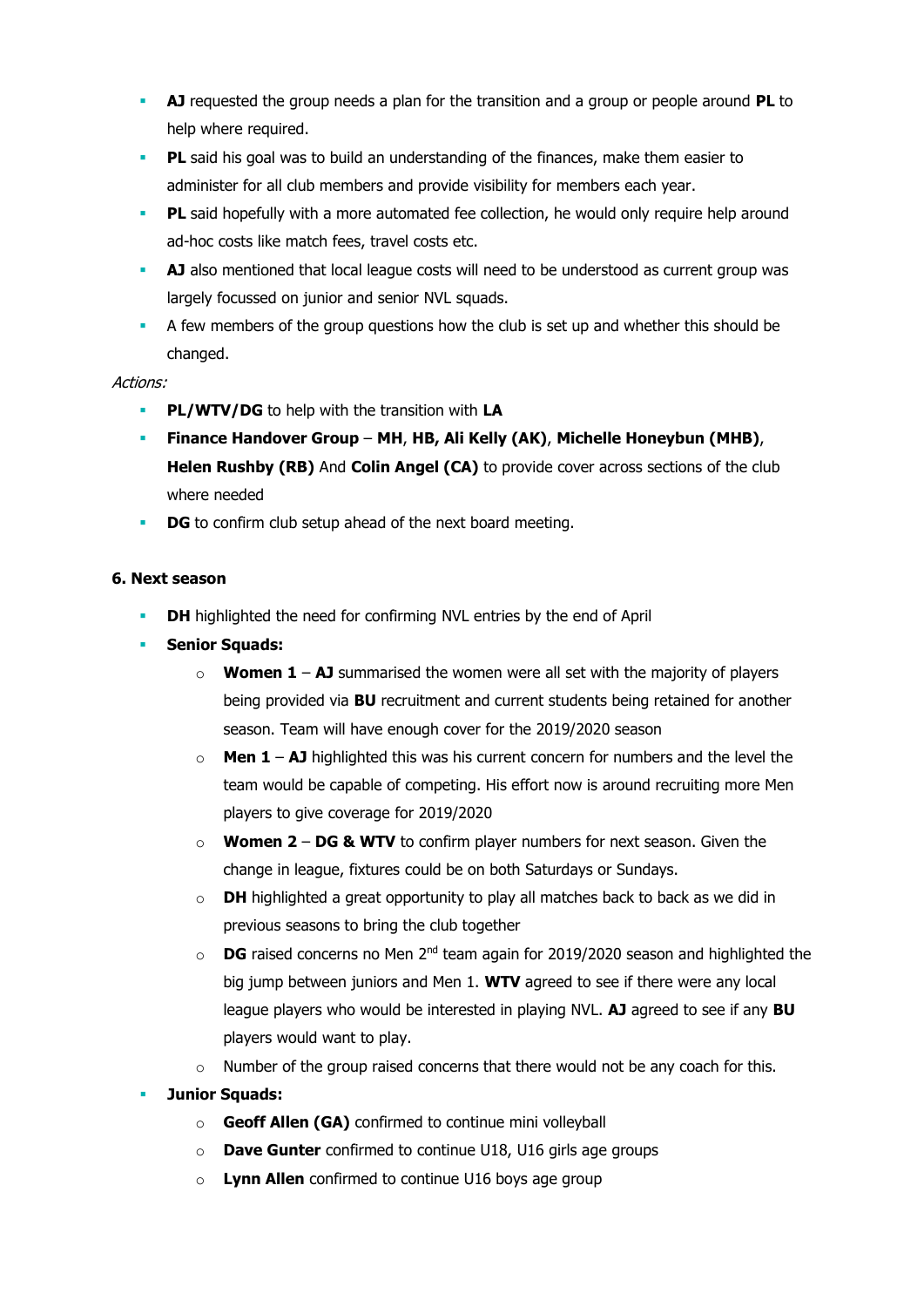o Currently no one confirmed as U18 Men for the 2019/2020 season

#### Actions:

- **DH** to book all training slots and Saturday for 2019/2020 season
- **AJ** to arrange a coaches meeting to discuss training schedule.
- **WTV** to see if any local league players would commit to playing in NVL Div 3 next season.
- **AJ** to see if any BU 2<sup>nd</sup> team players would be willing to play.

#### **7. Strategic Plan**

- **AM** introduced the plan to help the club identify where it wants to be and any immediate concerns and areas that can be focussed on:
	- o **The Board:** must ensure that they represent the club and should be elected yearly and regular board meetings to be scheduled in advance.
	- o **Member benefits:** committee discussed the value the members get by becoming a member of the club and what they receive. Coaching, kit, competition etc. The board agreed a welcome pack should be made available but first the group must work on all the club benefits and what is included.
	- o **Quality Assurance:**
	- o **Finances:** agreed as previously discussed
	- o **KPIs:** The board should have Key Performance Indicators (KPIs) throughout the club to show what we are trying to achieve and keep everyone focussed on achieving them and these should be review annually at every level within the club.
	- **Safeguarding:** Additionally, to what was already discussed. It was agreed this should be a standing agenda item for the board and the club should increase its safeguarding profile to ensure members know who they should contact if there are any issues.
	- o **Competitions:** Goal of the board should be to host more competitions
	- o **Publicity:** It was discussed the club needs to increase its profile in the local area to attract and retain club members and commercial opportunities and was agreed this should be discussed in a separate meeting to move this forward.
- **DH** highlighted the need that the plan should identify positions required for a functioning board that would be responsible for the strategic plan, delivery and longer-term focus for the club and a working group/committee that would be responsible for the day-to-day running of the club. Noted that the current group is great and should be a working group to transition the club over the summer before formally appointing a new board at the next AGM.
- Group expressed the need for a welcome day to welcome new/old members to the club and ensure they have all the information and understanding how the club is run and expectations from them at the start of a new season. Some ideas for the day included an introduction to the club, membership information, kit information and exhibition matches at LeAF. Group also suggested it was an opportunity to fund raise for the Mark Pitman fund.